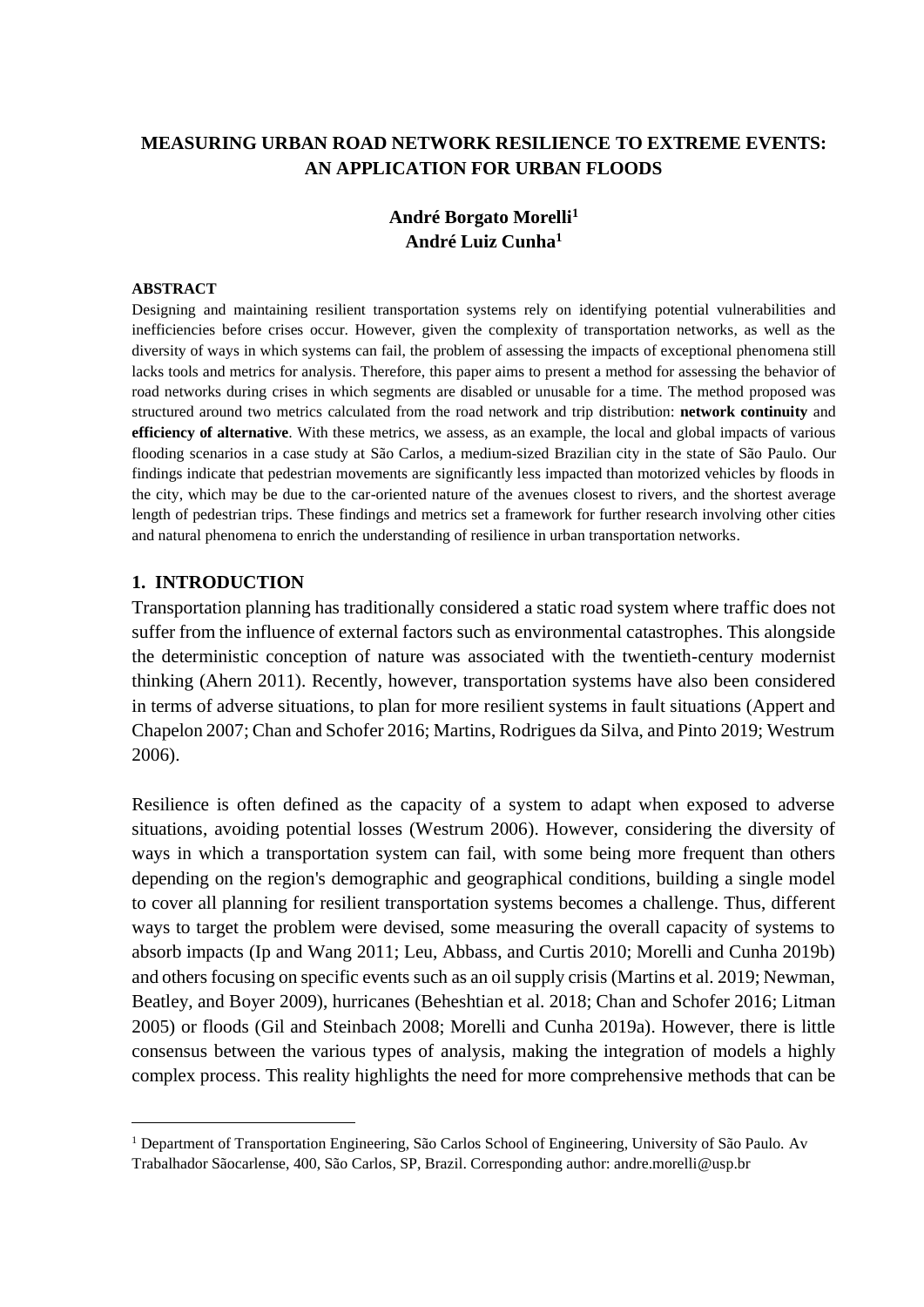easily integrated with other established urban planning methods.

# **2. LITERATURE REVIEW**

Studies in resilience of urban transportation generally assess the ability of the network to absorb atypical events. More generalist models aim to measure network redundancy, robustness, or vulnerability, without previously defining the problem to be addressed by the city in a crisis (Berche et al. 2009; Ip and Wang 2011; Leu et al. 2010; Morelli and Cunha 2019b). Several works with this general nature use graph theory to understand system fragility, like Appert and Chapelon (2007) who studied the impact of removing specific edges on Montpellier's main road network in France; a similar analysis, conducted by Rodríguez-Núñez and García-Palomares (2014), focused on public transportation infrastructure, removing connections from the Madrid subway system, keeping track of the routes affected by the action in an attempt to define the importance order of the systems' links. Berche *et al.* (2009) analyzed the effect of systematic attacks with graph theory parameters to transit networks in 14 cities around the world, in which the author defines as "attack" the removal of connections in the network. Ganin *et al.* (2017) focused on random network degradation, this time measuring the changes in the total delay in 40 cities in the United States. In Brazil, Morelli and Cunha (2019b) applied systematic attacks on the networks of the 306 largest Brazilian cities, measuring system continuity based on the number of routes that remain viable after an attack. Doing this, they determined the strategy that imposes faster degradation and found that edges with high betweenness centrality tend to be more vulnerable.

On the other hand, some studies focus on more specific problems, such as oil supply crises (Leung, Burke, and Cui 2018; Martins et al. 2019; Newman et al. 2009) and natural disasters (Gil and Steinbach 2008; Litman 2005; Lu, Peng, and Zhang 2014; Morelli and Cunha 2019a). Martins, Rodrigues da Silva e Pinto (2019) look at changes in travel patterns by analyzing the ability of users to change from fuel-dependent modes to active ones looking at traveled distances in the network. Chan and Schofer (2016) analyzed the decay of passenger numbers in two large urban rail systems during hurricanes. Some studies assess the impact of flooding on networks (Gil and Steinbach 2008; Morelli and Cunha 2019a) through a geometric standpoint, not taking into account the travel distribution on the studied regions.

In the cases above, works focusing on travel distribution tend to have little focus on the structure of the transportation network, while works focusing on connectivity and structure, tend to relegate travel behavior to the background, making both methods difficult to integrate with an analysis that can take into account the accumulated effects of both phenomena.

# **3. PROPOSED METHOD**

The strategy proposed to assess the impacts of link deactivation consists of calculating two different indices: one to measure continuity – a measure of redundancy – and another to measure the efficiency of alternative paths. The method is summarized in the flowchart in Figure 1.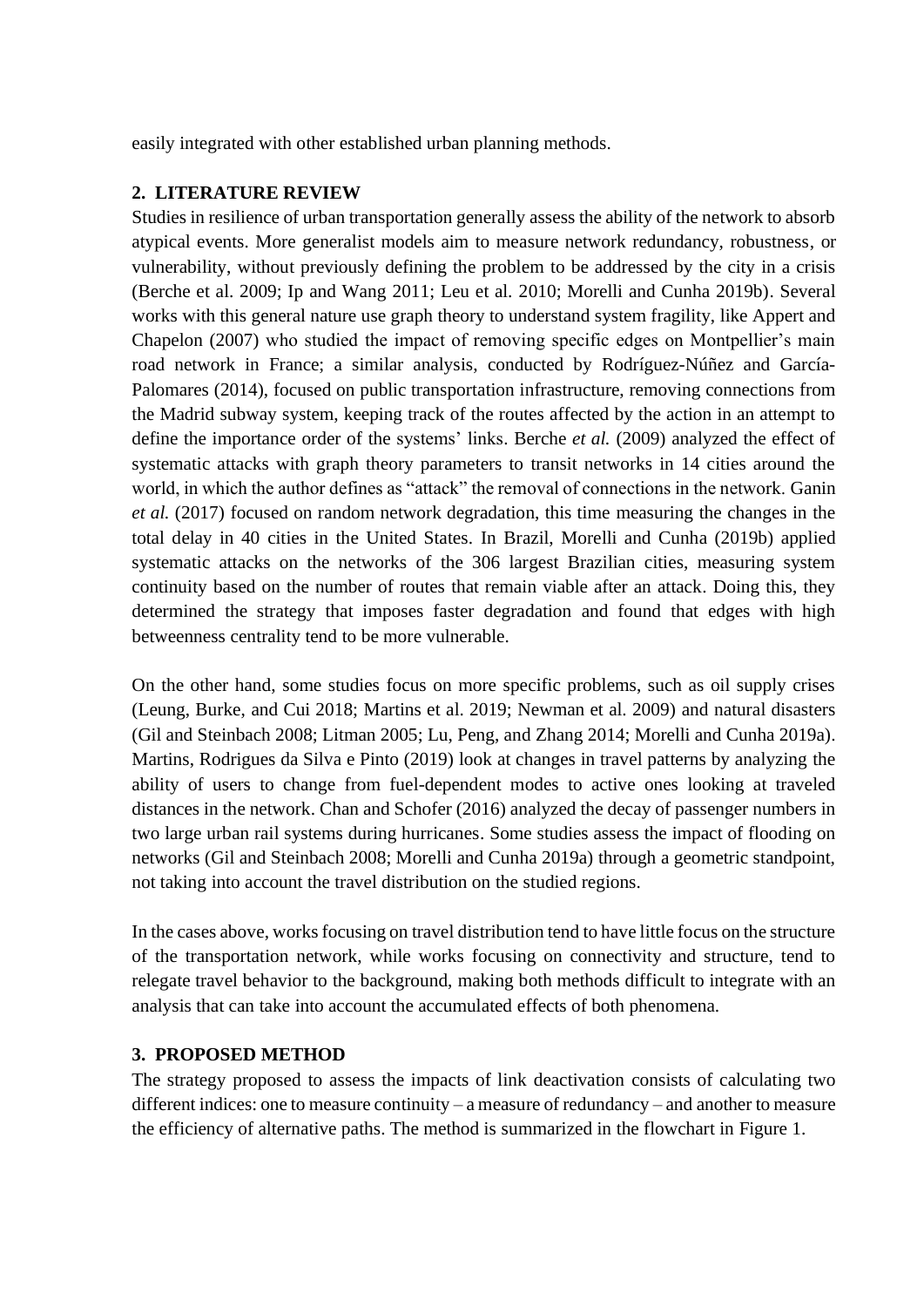

**Figure 1: Flowchart of the proposed method.**

Only two datasets are needed as input for these steps: a city's road network and travel distribution between traffic zones (Origin/Destination or OD matrix), both marked in light grey in Figure 1. These types of datasets are common in transportation planning practice, facilitating the incorporation of the method by stakeholders in decision making. The analysis was conducted through libraries of graph processing and geoanalysis from Python programing language.

## **3.1. Network disruption**

The disruption of a network occurs for different reasons depending on the impact studied. However, the effects on network structures can be reduced to a simple phenomenon: an event acts to limit or prevent movement on a road or a series of them. In this paper we targeted events that prevent movement along links. Figure 2 shows possible impacts on a route when the event may:

- Not affect the route (Figure 2(a**)**);
- Divert a route (Figure 2(b**)**), increasing its length;
- Affect the route and all its alternatives (Figure 2(c**)**) rendering the route impossible;

In these cases, we assume the user will always follow the shortest path connecting two points. Therefore, a damaging event on a road network can never decrease route lengths.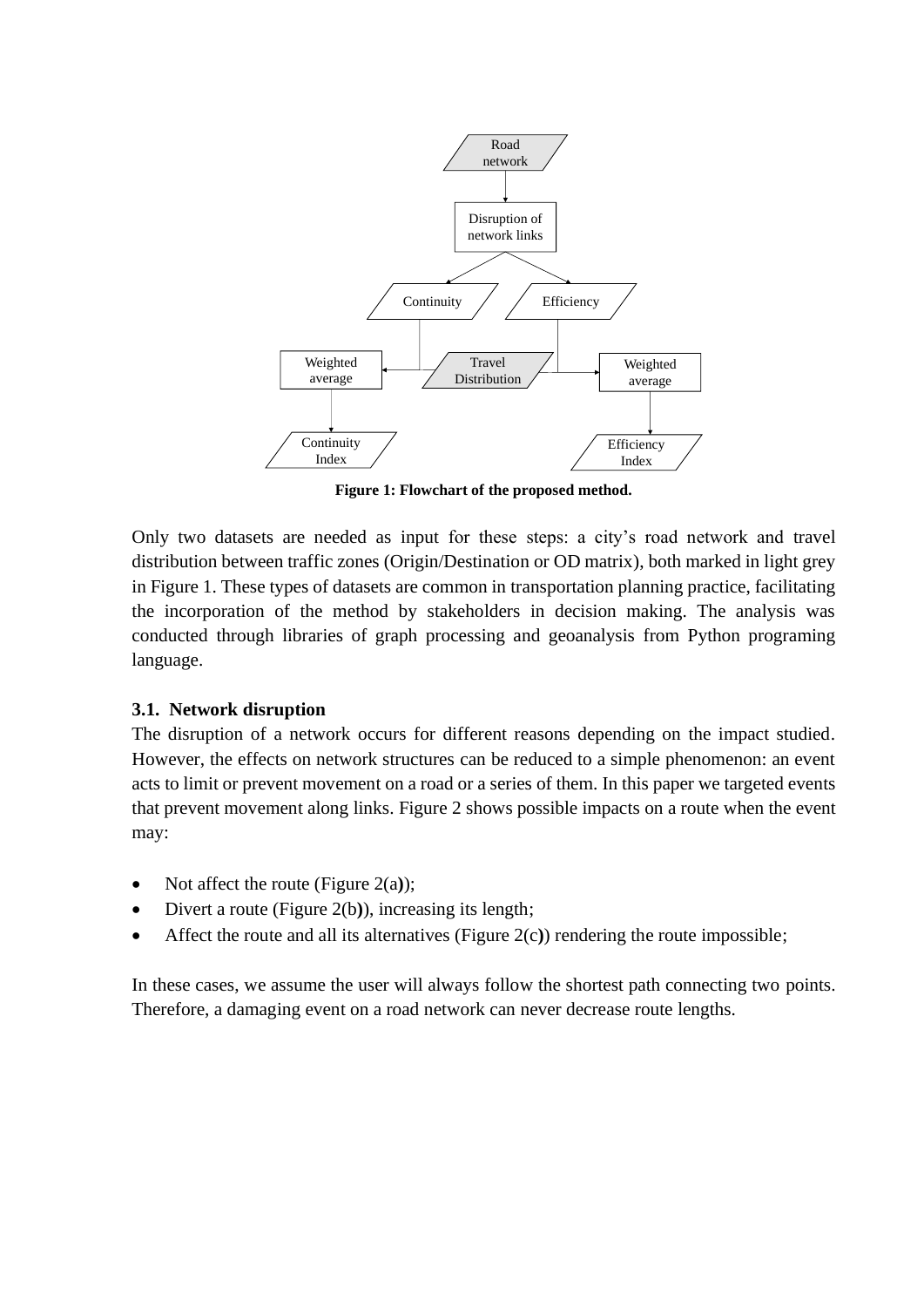

**Figure 2: Types of impact for a single route.**

An urban road system will be denoted as a graph to simulate events where network disruption occurs. In this mathematical structure, road segments are represented by edges and intersections are represented by nodes. This representation is commonly referred to as the primal representation of the road network (Porta, Crucitti, and Latora 2006). In this configuration, a trip can be generated from any node in the system to any other, traversing the edges of the graph. Figure 3 shows a fictional urban region represented by a graph and a route within this network (in red).



**Figure 3: Graph of a fictional urban network with a route (red).**

The blockage of movement along a road segment can be achieved by removal of the referred edge from the graph, so the minimum paths generated in the disrupted network ignore the blocked road. However, it is necessary to differentiate between the impacts for modes that follow the direction of the road (bicycles, cars, motorcycles, and motor vehicles in general) and pedestrian movements, which can traverse the network in either direction of the links. Apart from this, due to municipal restrictions, some roads may also limit or not allow traffic to some modes of transportation. In this case, the networks defined for the various types of movement are distinct, requiring a split-mode impact assessment. In this paper we evaluate the impacts on pedestrians (with an undirected graph) and motorized vehicles (with a directed graph).

The OSMnx library (Boeing, 2017) in Python language was used for extracting graph networks. This library extract databases directly from the OpenStreetMap platform, which differentiates walking and driving networks. This distinction is important because both distances traveled, and accessibility depends on how agents interact with the network. For example, a pedestrian's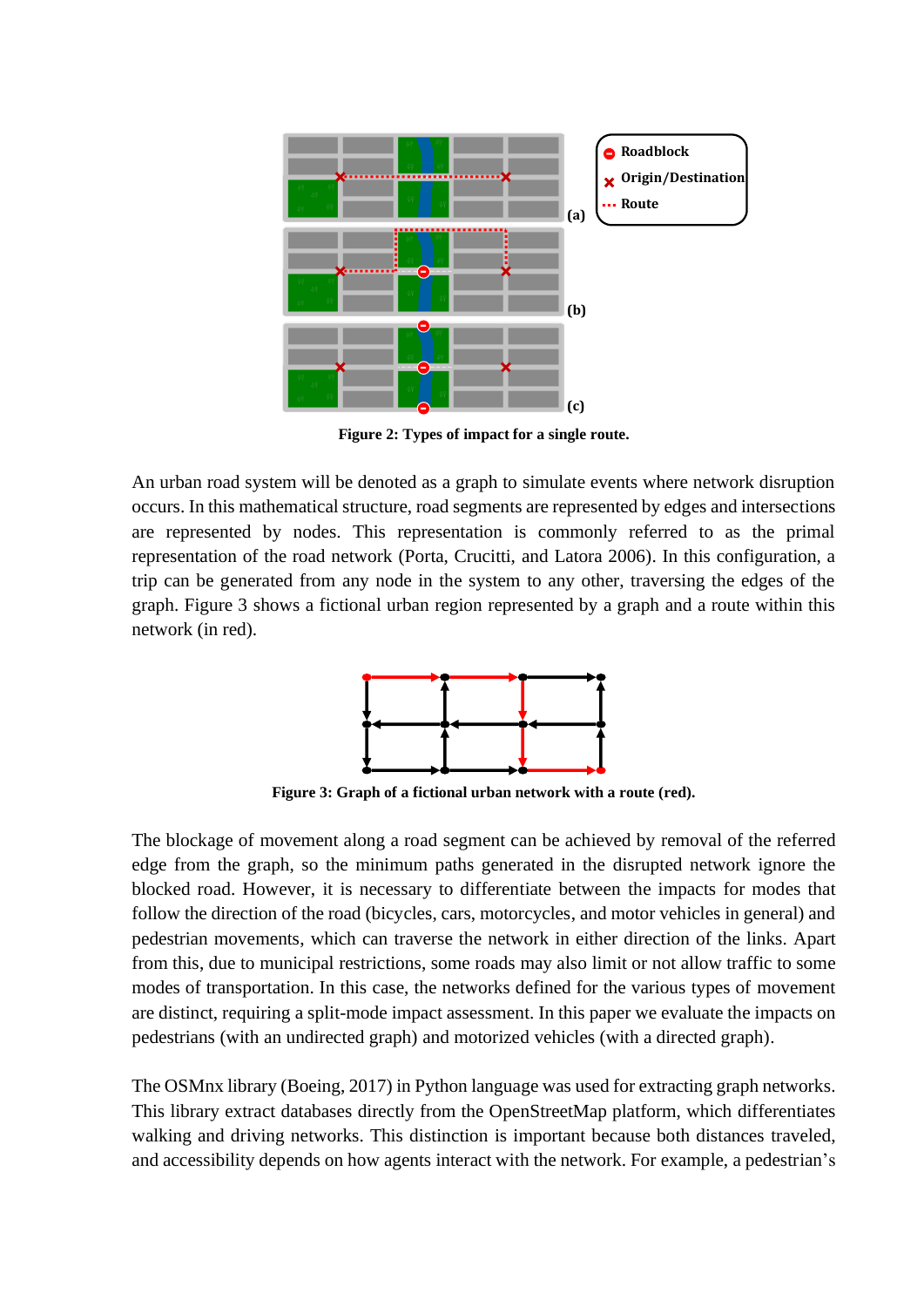path may be shorter than that of a motorized vehicle, as shown in Figure 4(a), or a path that is possible for a pedestrian may not be available for a motorized vehicle after the deactivation of a link, as can be seen in Figure 4(b).



**Figure 4: Pedestrian and motorized vehicle travel examples - (a) A pedestrian path could be shorter than a car route; (b) some events may block movements of one mode of transportation but not all.**

# **3.2. Impact between traffic zones**

The impact of network degradation depends mainly on how travel routes from a OD matrix are allocated. The average length of trips can sometimes be estimated by the route between centroids of traffic zones, as in Martins *et al.* (2019) and represented in Figure 5 (a), but this approach would lead to poor results when evaluating changes happening in a network structure, as the metrics become solely dependent on links used for the path between centroids. In this case, to measure the impact of network degradation it is necessary to consider a more diverse set of routes (Figure 5 (b)). Thus, to tackle this problem we propose the use of a random sample of routes that start in zone A and end in zone B to represent the impact on the OD pair A/B. This sample has to be large enough to capture the properties of the pair, but not too large to limit the computational load. For the case study in this paper, as we evaluate a mid-sized city, we decided to consider all possible pairs between zones, but larger urban areas may require down sampling. The paths were calculated through Dijkstra's algorithm (Dijkstra, 1959) using the iGraph library (Csardi and Nepusz, 2006).

Thereby, we can obtain the interconnectedness and the average route length between each OD pair, so we can define two metrics: **network continuity** and **efficiency of alternative**, which are explained in the sections below.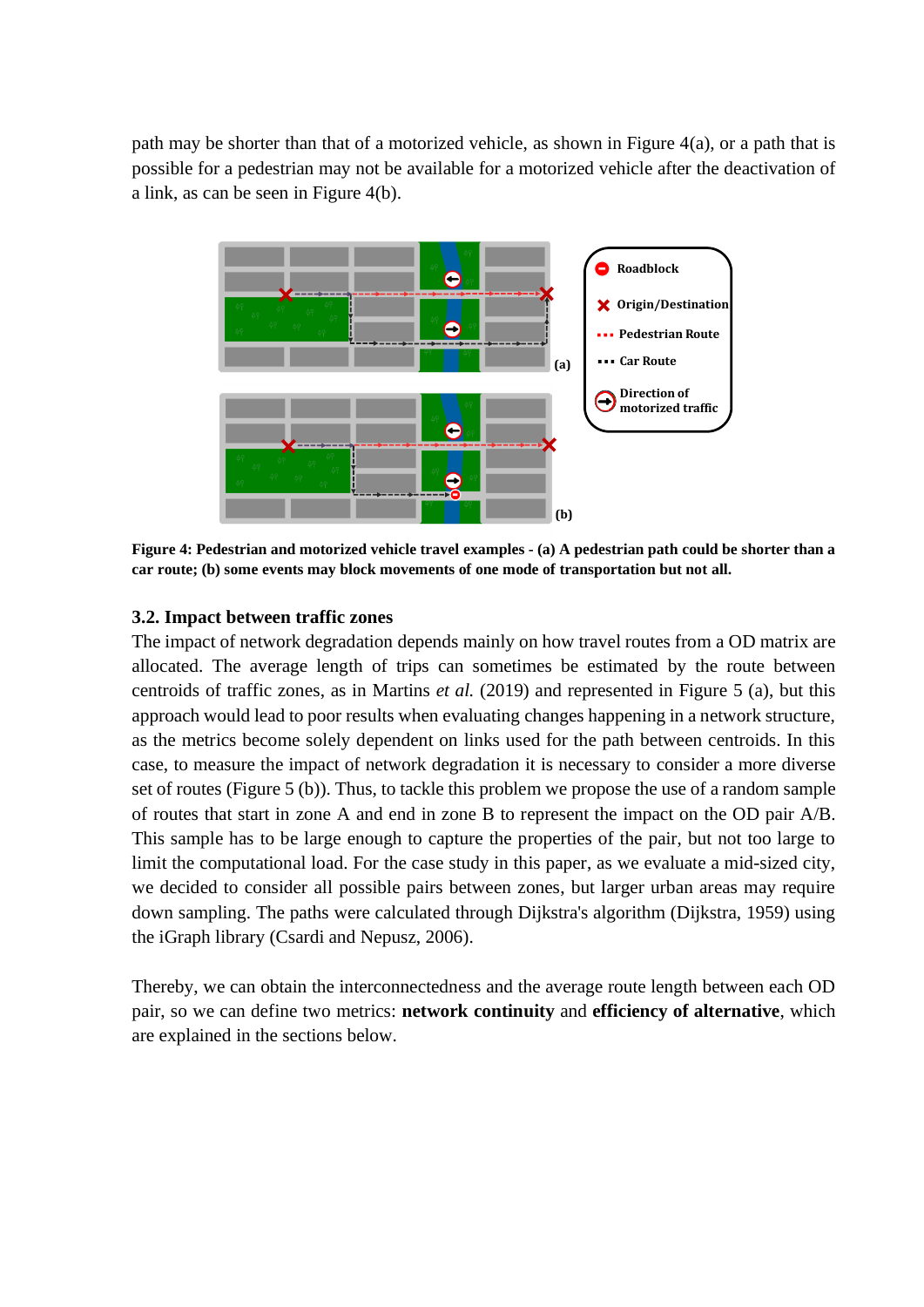

**Figure 5: Travel analyzes – (a) centroid approach; (b) random sampling approach.**

### *3.4.1. Network continuity*

In short, a network has perfect continuity if all nodes can be reached in the graph from any other node. On the other hand, if an exceptional event, such as a flood, isolates two or more blocks in a city, preventing traffic between them, the city loses continuity. Hence, continuity between two traffic zones is proposed to be the ratio of node-to-node paths of the network graph which remain valid between zones after an impact, so that:

$$
\mathbf{C}(\mathbf{A}, \mathbf{B}) = \sum_{s \in A} \sum_{t \in B} \frac{V(s, t)}{N_A \cdot N_B}
$$
(1)

Where:  $A \in B$ : Traffic zones in the network;

: Node belonging to zone A;

: Node belonging to zone B;

 $N_K$ : Number of nodes in zone K;

 $V(s, t)$ : Validity function. Assumes 1 if the route from *s* to *t* exists and 0 if not.

Equation 3 considers only one type of network, represented by a single graph. However, as discussed earlier, different modes of transportation have movements of different nature, requiring different types of graph structures. In this case, continuity can be measured for each mode of transportation separately.

### *3.4.2. Efficiency of alternative*

Route efficiency can be inferred from the average minimum distances between traffic zones. When a network element is removed, routes that previously depended on that element must be diverted, generally increasing the total path length. A network is efficient at absorbing an impact when it offers similar routes connecting nodes, requiring no large detours and leading the average increase in distances to be minimal or zero.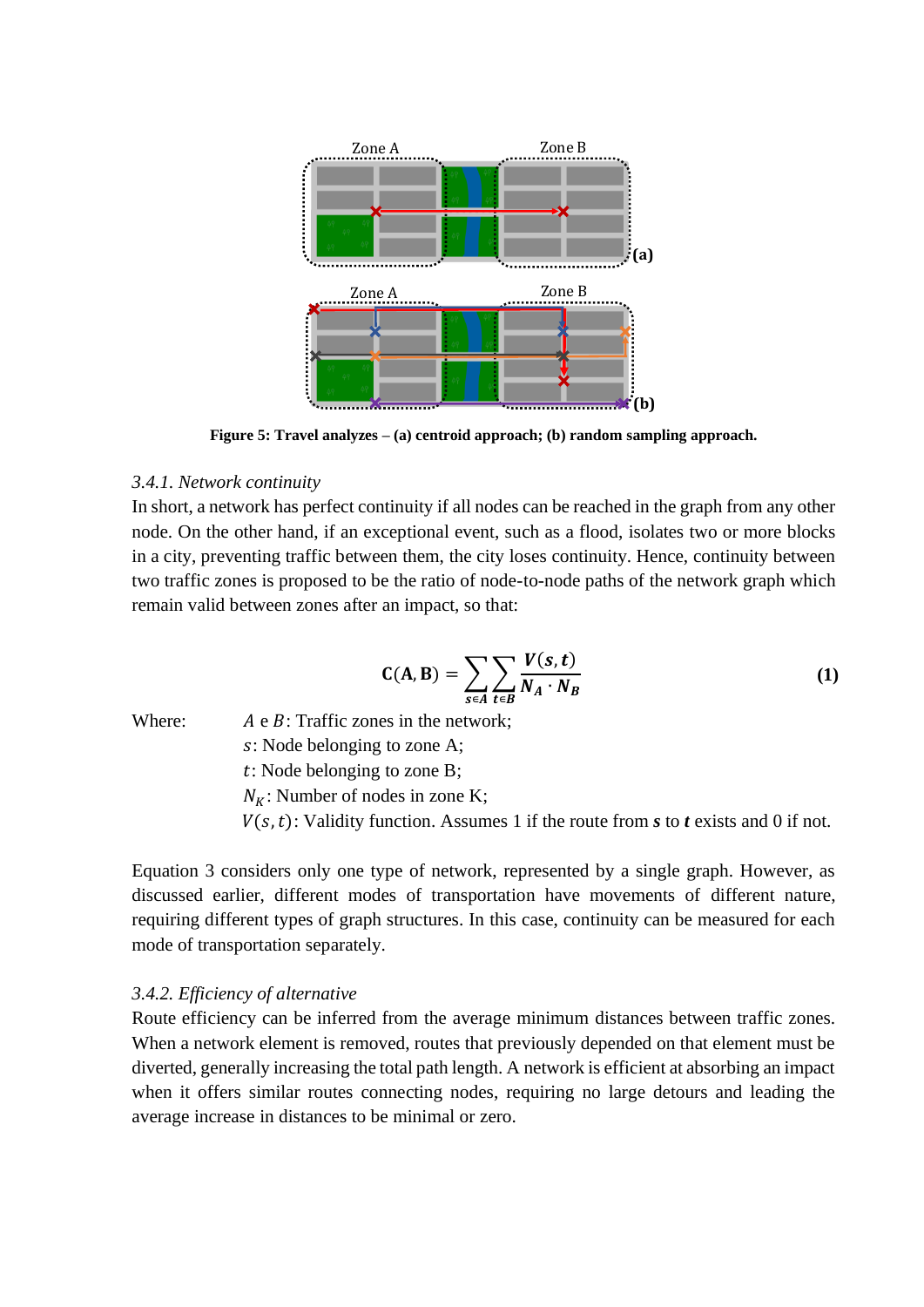The distance between two points can only be measured for valid routes in the system. In this case, it is usual to consider the proximity between points as a metric, instead of the distance. The proximity of two points is the inverse of the distance between then, as in:

$$
P(s,t) = \frac{1}{d(s,t)}
$$
 (2)

Where: P(s, t): Proximity between **s** e **t**; d(s,t): Distance between **s** and **t**.

Likewise, two points that are not reachable from each other can be defined as having zero proximity, making it unnecessary to disregard any pair of points in the calculation. Therefore, route efficiency between two traffic zones A and B can be defined as the average route proximity like:

$$
\eta(A, B) = \sum_{s \in A} \sum_{t \in B} \frac{P(s, t)}{N_A \cdot N_B}
$$
(3)

It should be noted that, particularly in motorized vehicle routes, the efficiency from zone *A* to zone  $\vec{B}$  is not necessarily equal to the efficiency from  $\vec{B}$  to  $\vec{A}$  and the existence of a route from nodes *s* to *t* does not imply the existence of a route from *t* to *s* given the directed nature of the graph. Thus, both the efficiency and continuity functions are generally non-symmetrical.

#### *3.4.3. Relative impact in traffic zones*

To measure relative impact, we weighed the total number of trips taking place between traffic zones on the continuity and efficiency metrics. This assumption captures the fact that impacts on movements between low demand OD pairs are less important than impacts on movements of high demand OD pairs. Besides, we consider the effects of impacts on different modes of transportation as a proportion of trips dependent on each mode. Therefore, the impact of a phenomenon in a traffic zone is given by the weighted average of the impacts generated in trips with origin or destination in the traffic zone, thus:

$$
C(A) = \sum_{K \in G} \frac{[C(A,K) \cdot T(A,K) + C(K,A) \cdot T(K,A)]}{T(A,K) + T(K,A)}
$$
(4)

$$
\eta(A) = \sum_{K \in G} \frac{\left[\eta(A,K) \cdot T(A,K) + \eta(K,A) \cdot T(K,A)\right]}{T(A,K) + T(K,A)}
$$
(5)

Where:  $\boldsymbol{G}$ : Network graph;

: Traffic zone from graph *G*;

**:** Reference traffic zone;

 $T(Z1, Z2)$ : Total trips between zones  $Z1$  e  $Z2$  using the mode  $m$ ;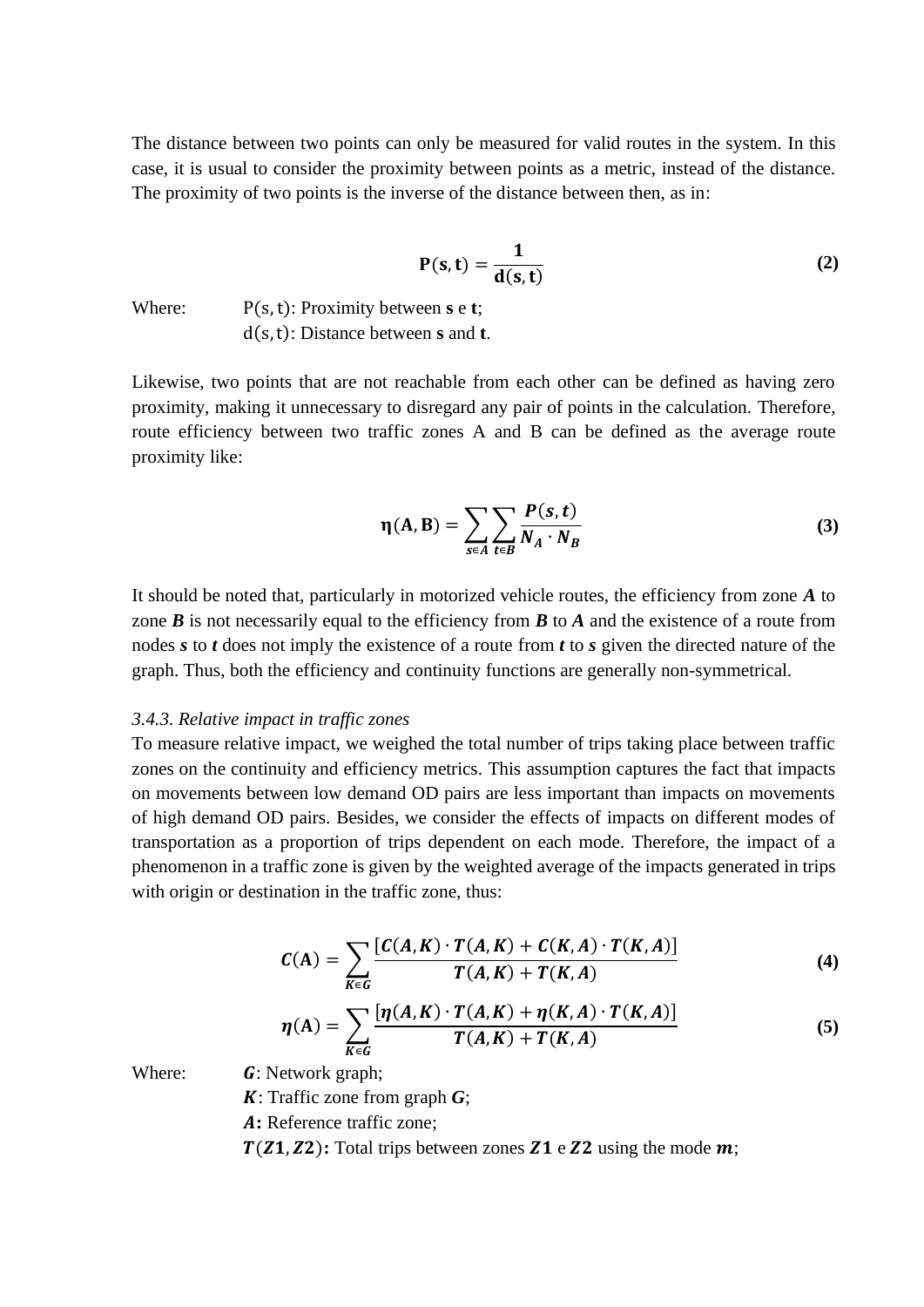$C_m(Z1, Z2)$ : Continuity between zones **Z1** and **Z2** for mode **m**;  $\eta_m(Z_1, Z_2)$ : Efficiency between zones **Z1** and **Z2** for mode  $m$ .

And finally, when assessing resilience generally there is no intention to evaluate the continuity or efficiency of a network in absolute terms during an exceptional event, but rather the relative reduction in these parameters during the event. To measure this, efficiency and continuity are defined for an unchanged state  $(\eta_0$  and  $C_0$ ) and for the post-event scenario in a disturbed state  $(\eta_f)$  and  $C_f$ ), with the relative index for an event being calculated as a proportion. Thus, the continuity and efficiency indices may be defined, respectively, as:

$$
I_C(A) = \frac{C_f(A)}{C_0(A)}\tag{6}
$$

$$
I_E(A) = \frac{\eta_f(A)}{\eta_0(A)}\tag{7}
$$

Where:

;  $\eta_0$ : Conditions before impact;  $C_f$ ;  $\eta_f$ : Conditions after impact.

## **4. APPLICATION AND DISCUSSION**

To test the method effectiveness, the impacts of flooding scenarios in São Carlos, São Paulo, Brazil, as defined by Morelli and Cunha (2019a), are evaluated in this session. The distribution of trips in the city is given by the OD survey conducted in 2007/2008 for the municipality, with the division of the territory into 41 traffic zones. In the universe of interviewees, an average of just over 6,000 trips per day were recorded, distributed among walking, cycling, individual motorized, bus, and other modes. For this paper, only walking, cycling, and individual motorized trips are considered. Also, we consider only the most important trips, disregarding those with leisure motives. As for the road network, the topological data was obtained from the open-access collaborative mapping platform OpenStreetMap while the topographical data of the nodes – for the flooding scenarios – was obtained from the Google Maps API (Google Maps API, 2019).

### **4.1. Flood scenarios**

The Master Plan of the city, created in 2005 and still in effect, delineates the areas at greater risk of flooding at the time. Since then and going forward, the effects of climate change, urbanization, and poor drainage may cause the expansion of flood risk areas. In this case study, we aim to simulate an increase in flooding intensity by gradually expanding the risk zones through fixed rises in water level. We define the baseline scenario as a flood affecting the risk areas defined in the Master Plan. As the intensity increases and the water level  $(\Delta y)$  go up, areas at higher elevation begin to flood as well, expanding blockages created by floods. The blockage of traffic by flooding was simulated with the removal of all edges in the graph that was connected to at least one flooded node. We raised the water level in steps of 10 cm from the baseline up until 1.5 m. Some of these flooding scenarios can be seen in Figure 6.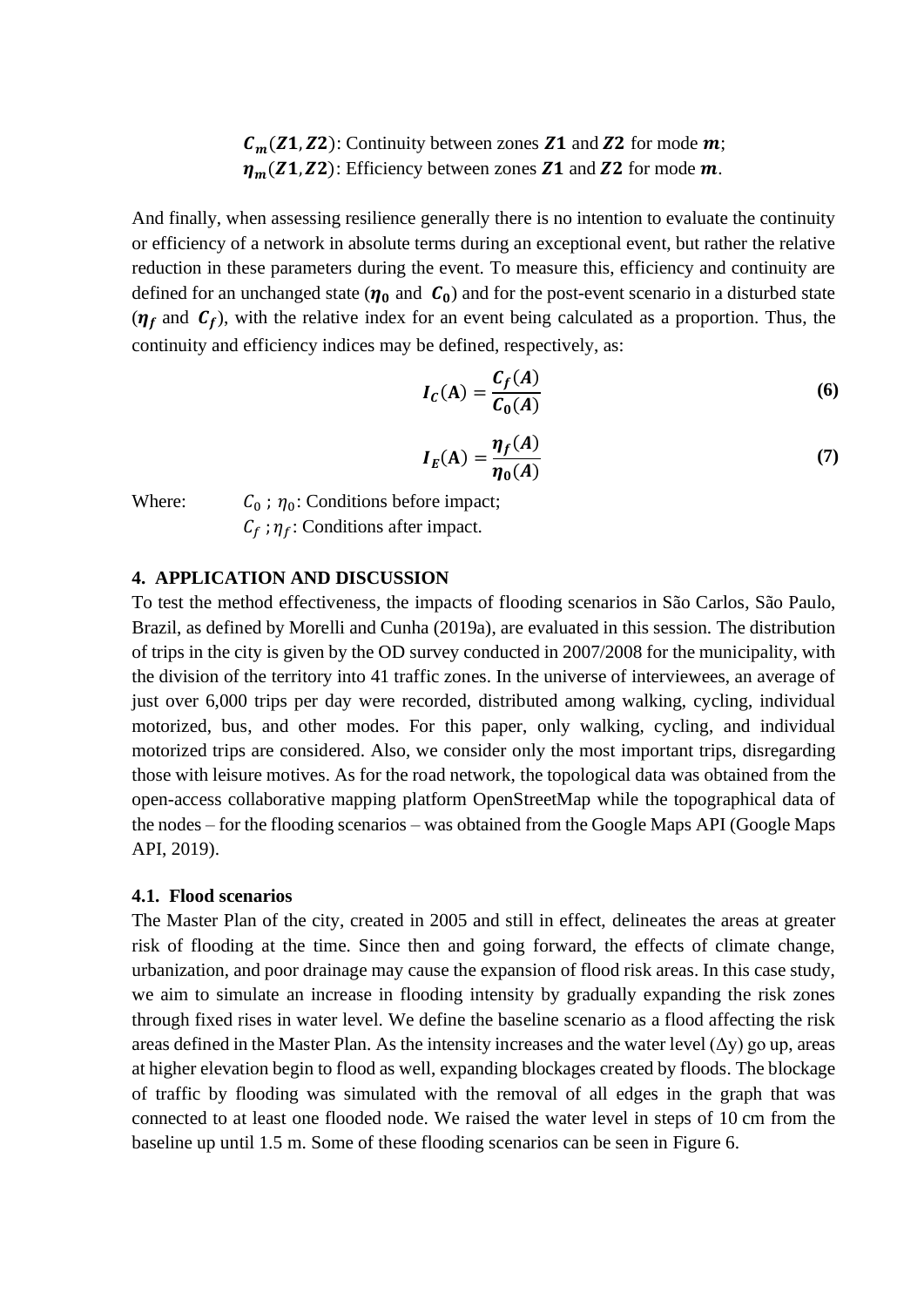

**Figure 6: Flooding scenarios in the city of São Carlos, São Paulo State, Brazil.**

In each scenario, the flooded edges are removed from the graph, and the impact of the flooding events in continuity and efficiency is measured using Equations 6 and 7, considering the unaltered graph as the initial state and the flooded graph as the final. These metrics were applied to two types of graph. The first – directed – is relative to motorized vehicles and bikes; and the second – undirected – is relative to pedestrians. The relative results for bicycles and motorized vehicle flows are represented in Figure 7, while Figure 8 shows the results for pedestrians. We observed that, in general, the southern regions of the city are more impacted than the northern regions, rendering the population in these areas more vulnerable to extreme flood events. This occurs in both motorized and pedestrian movements similarly, as there are no expressive differences between the distribution on pedestrian and motorized impacts. On the other hand, the overall impact on the system tends to show a large difference between modes, as depicted in Figure 9, which contains the curve for motorized vehicles and bicycles (Figure 9 (a)), pedestrians (Figure 9 (b)) and the whole system (Figure 9 (c)). Pedestrian movements suffer lower impacts on average if compared to motorized vehicles and bicycles. We hypothesize that this is due to the nature of the movements in question, as the marginal avenues of the city – which are more prone to floods – are largely car-oriented and very important to the city road network for relatively long-distance trips, as it connects the residential suburbs to the commercial center. On the contrary, pedestrians tend to focus their movements on the more densely populated core of the city and to make relatively short trips. This way, although the network is impacted almost the same way for pedestrians and motorized vehicles, the nature of the trips is responsible for the largest difference in the resilience of the trip.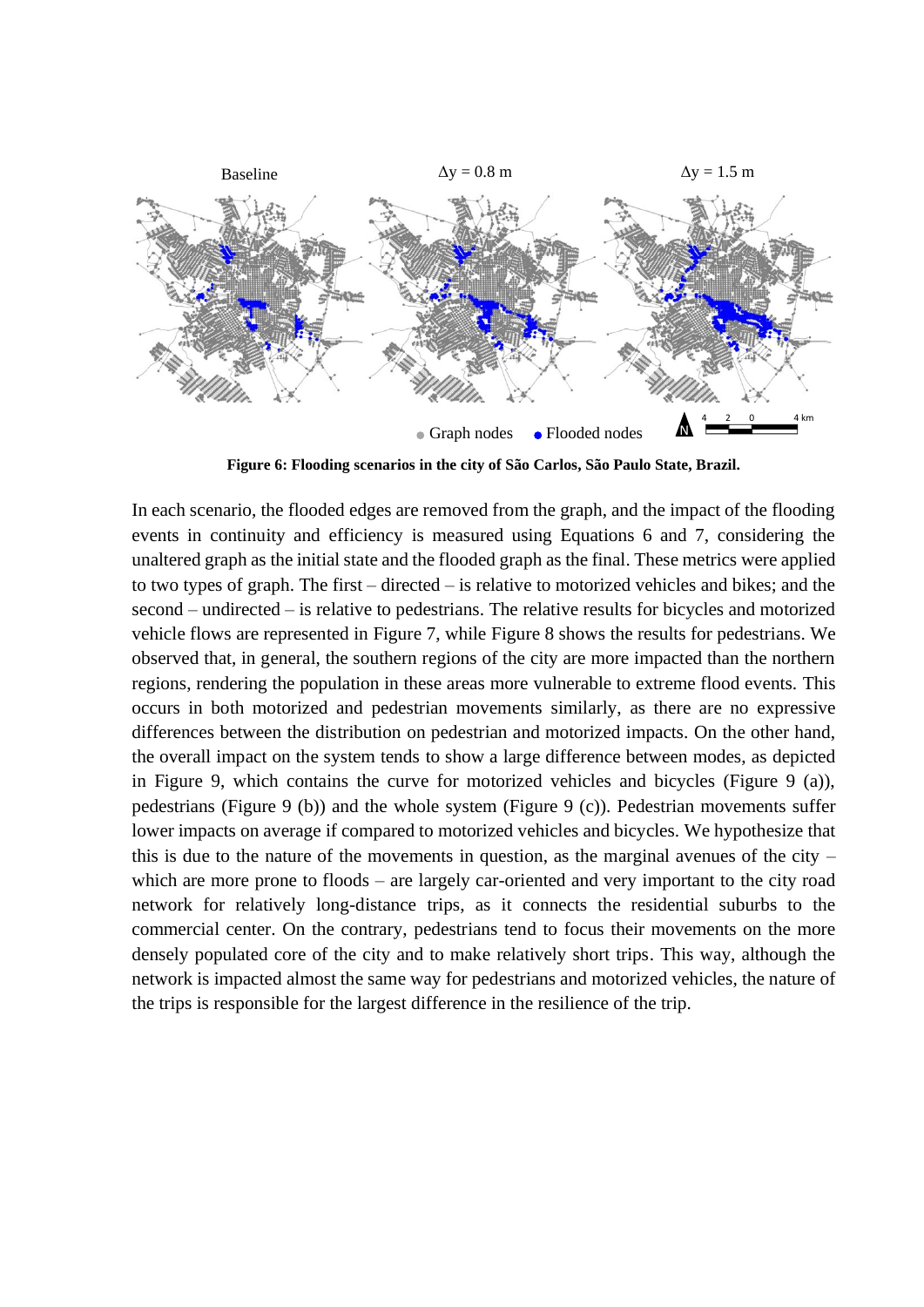

**Figure 7: Motorized vehicle metrics. Darker shades indicate that a larger proportion of paths from/to the traffic zone are no longer possible after the flood.**



**Figure 8: Pedestrian metrics. Darker shades indicate a larger increase in average shortest route lengths from/to the traffic zone.**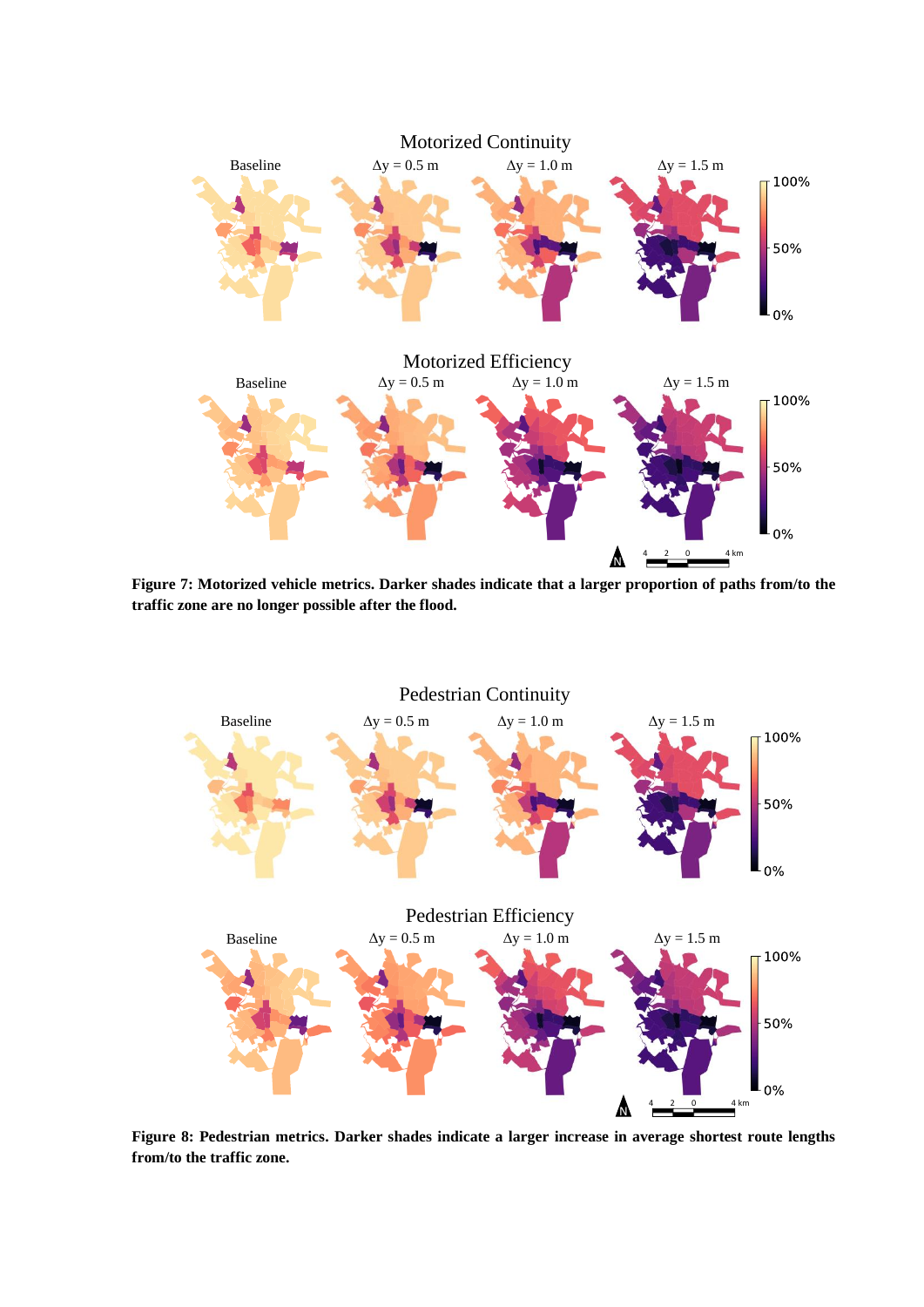

Moreover, floods that exceed 1.0 m from the baseline impose major decreases in the metrics for the network, with 55% of car routes being blocked and the efficiency of paths falling to 50%, which means the routes during the events are twice as long on average. For pedestrians, on the other hand, there are no large dips in the curves. This is another evidence that motorized vehicles are more vulnerable to blockages, particularly in arterial roads, which tend to create bottlenecks in the system.

## **5. CONCLUSION**

We proposed a novel method for measuring the resilience of transportation to extreme events in urban road networks based on travel distribution. The databases required for the analysis are the road network and the OD matrix, both already common in the practice of urban planning, which facilitates the integration of this method in decision-making processes and favors the creation of a consensus on the techniques used for planning resilience in transportation networks.

Two metrics are proposed: **network continuity** and **efficiency of alternative**. Continuity measures the proportion of routes blocked by a network disruption event. This metric can indicate how parts of a city may become isolated during an exceptional event, making these regions inaccessible to users, residents, and emergency vehicles. The efficiency of alternative is indicative of the average increase in route lengths, which impact on fuel consumption and time loss on motorized vehicles' trips. However, they impact more directly active modes of transportation, like bicycles and pedestrians, which are forced to traverse larger distances to get to their destinations and possibly render the trip impossible if the maximum walking or cycling distance for the user is exceeded.

As a case study, these metrics were applied to measure the impact of flooding in the city of São Carlos, a mid-sized city in the state of São Paulo in Brazil. It was observed that extreme flooding events add significant stress to the network, with the southern regions of the city accounting for most of the impact. The overall impact for pedestrians is significantly smaller than that of motorized vehicles, probably due to the average length of the trips being larger for vehicles, and to the car-oriented nature of the avenues closest to rivers in this city, as happens in many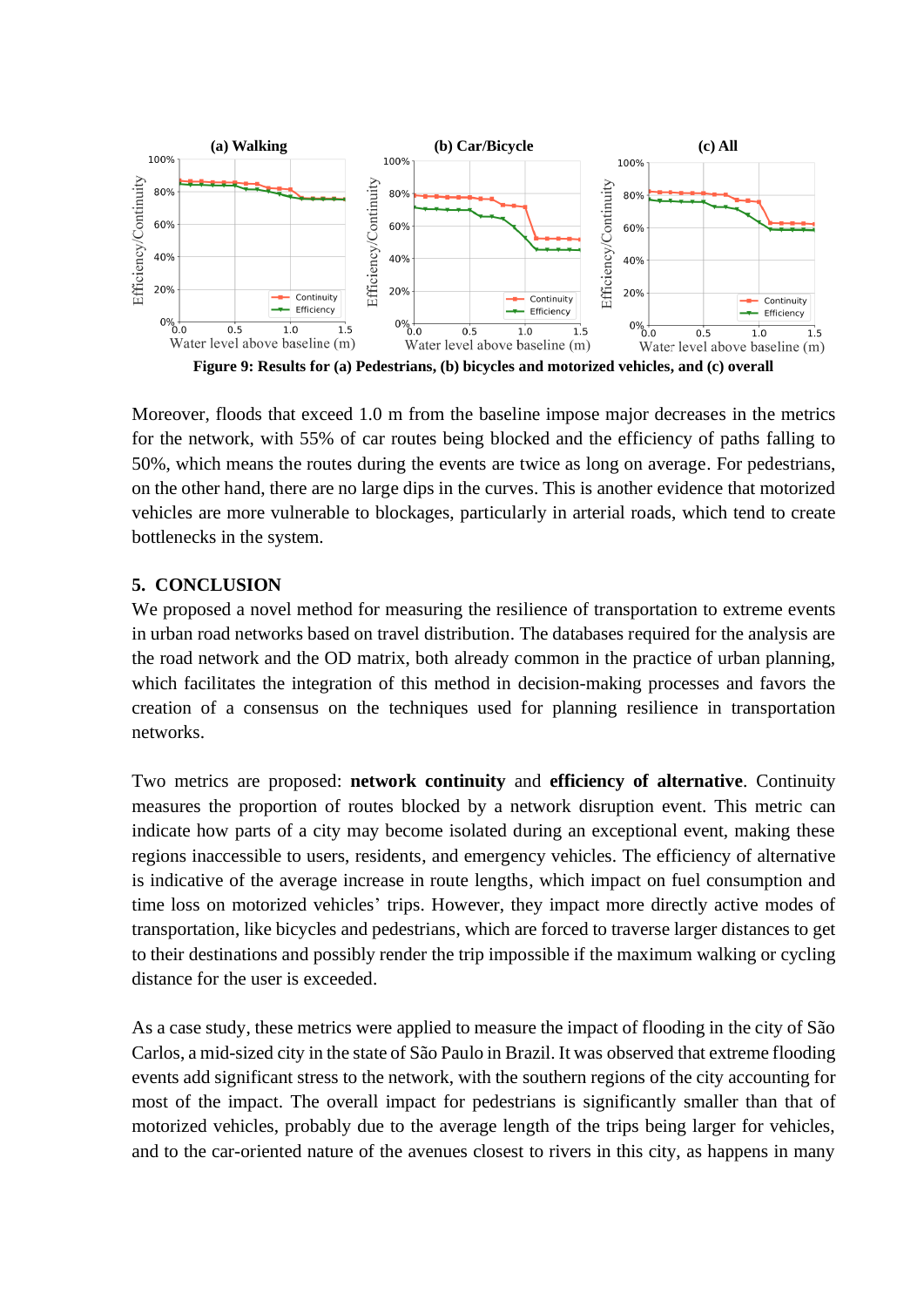other cities in the world. This is an indicator that more densely packed cities, with shortest trips overall, tend to be more resilient to these extreme events, since longer paths have a higher probability of depending on a street segment affected by the flood, which is to be tested in further research.

The case study is an example of the applicability of these metrics in other research to evaluate in a relatively simple way the impacts of extreme events of various natures in different cities, setting a framework for further research on transport network's resilience. Also, as the data needed for this analysis are relatively common in mid- to large-sized cities, these metrics may prove to be good guides to decision-makers and city planners to create policy on transportation systems.

#### **Funding**

This study was financed in part by the Coordenação de Aperfeiçoamento de Pessoal de Nível Superior - Brasil (CAPES) - Finance Code 001.

#### **REFERENCES**

- Ahern, Jack. 2011. "From Fail-Safe to Safe-to-Fail: Sustainability and Resilience in the New Urban World." Landscape and Urban Planning.
- Appert, Manuel, and L. Chapelon. 2007. "Measuring Urban Road Network Vulnerability Using Graph Theory: The Case of Montpellier's Road Network." La Mise En Carte Des Risques Naturels.
- Beheshtian, Arash, Kieran P. Donaghy, H. Oliver Gao, Sahar Safaie, and Richard Geddes. 2018. "Impacts and Implications of Climatic Extremes for Resilience Planning of Transportation Energy: A Case Study of New York City." Journal of Cleaner Production.
- Berche, B., C. Von Ferber, T. Holovatch, and Yu Holovatch. 2009. "Resilience of Public Transport Networks against Attacks." European Physical Journal B.
- Chan, Raymond, and Joseph L. Schofer. 2016. "Measuring Transportation System Resilience: Response of Rail Transit to Weather Disruptions." Natural Hazards Review.
- Ganin, Alexander A., Maksim Kitsak, Dayton Marchese, Jeffrey M. Keisler, Thomas Seager, and Igor Linkov. 2017. "Resilience and Efficiency in Transportation Networks." Science Advances.
- Gil, J., and P. Steinbach. 2008. "From Flood Risk to Indirect Flood Impact: Evaluation of Street Network Performance for Effective Management, Response and Repair." WIT Transactions on Ecology and the Environment.
- Ip, W. H., and Dingwei Wang. 2011. "Resilience and Friability of Transportation Networks: Evaluation, Analysis and Optimization." IEEE Systems Journal.
- Leu, George, H. Abbass, and N. Curtis. 2010. "Resilience of Ground Transportation Networks: A Case Study on Melbourne." 33rd Australian Transport Research Forum Conference.
- Leung, Abraham, Matthew Burke, and Jianqiang Cui. 2018. "The Tale of Two (Very Different) Cities – Mapping the Urban Transport Oil Vulnerability of Brisbane and Hong Kong." Transportation Research Part D: Transport and Environment.
- Litman, Todd. 2005. "Lessons From Katrina and Rita: What Major Disasters Can Teach Transportation Planners." Journal of Transportation Engineering.
- Lu, Qing-Chang, Zhong-Ren Peng, and Junyi Zhang. 2014. "Identification and Prioritization of Critical Transportation Infrastructure: Case Study of Coastal Flooding." Journal of Transportation Engineering.
- Martins, Marcel Carlos da Mata, Antônio Nélson Rodrigues da Silva, and Nuno Pinto. 2019. "An Indicator-Based Methodology for Assessing Resilience in Urban Mobility." Transportation Research Part D: Transport and Environment.
- Morelli, André Borgato, and André Luiz Cunha. 2019a. "Uma Estratégia Para Avaliação Do Impacto